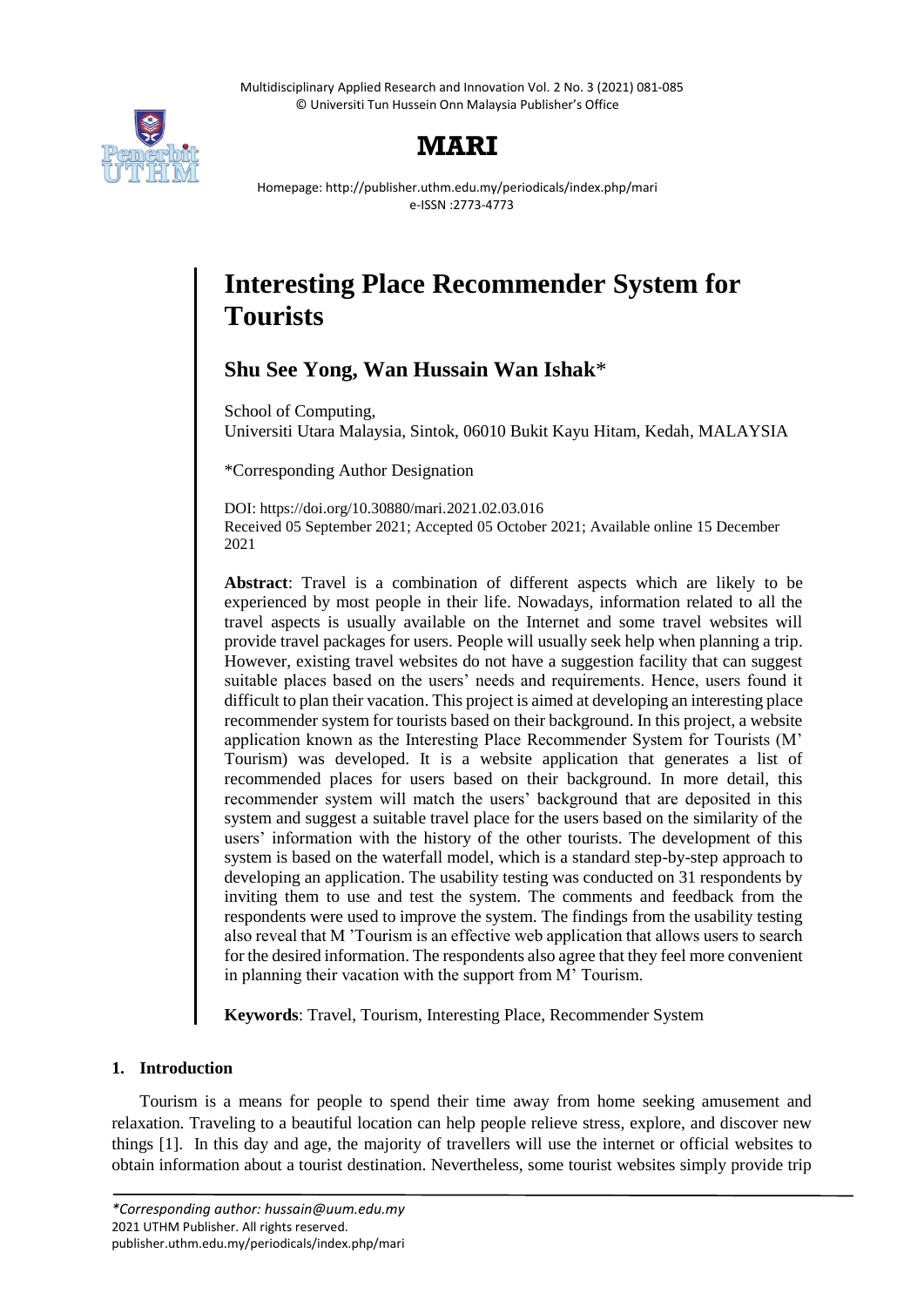packages in order to profit from tourists. Furthermore, some websites provide limited information and do not have the capability of recommending fascinating destinations based on the tourist's background and interests. As a result, travellers do not have enough information on the interesting spots to visit. As a result, they find it difficult to organise their holiday. Tourist planning has been demonstrated to benefit from information and communication technology (ICT) such as the internet and mobile applications [2]. As a result, in order to assist tourists, our project has built an unprofitable travel web-based application with the goal of introducing and sharing the available attractive spots in Malaysia with those who enjoy travelling. This web-based tool is unique in that it can assist tourists in planning their vacations by recommending fascinating areas to visit. The suggestion is based on the tourist's background, as well as other tourists' experiences and opinions.

The Interesting Place Recommender System for Tourists (M'Tourism) was developed in this project for tourism enthusiasts. Figure 1 depicts the M' Tourism landing page. M'Tourism is a web-based service that can suggest places for users based on their gender, age, and race. Furthermore, it provides visitors with useful travel information, and users can browse fascinating destinations based on ratings offered by previous tourists. M'Tourism interface is straightforward in design and easy to understand and use by users.

M'Tourism also provides detailed information on the most interesting locations in each Malaysian state. Beaches, famous locations, caves, shopping, temples, theme parks, islands, museums, and natural parks were among the nine categories used to classify the locations. It contains a list of individual places in each category, including their name, address, and description. Users can also leave comments and give ratings for the location.



**Figure 1: Landing page of M' Tourism**

#### **2. Materials and Methods**

The Waterfall model was used to create the Interesting Place Recommender System for Tourists (M' Tourism). This model is a sequential design process that is one of the Software Development Life Cycle (SDLC) models. It's most commonly used in software development [3]. Figure 2 shows the flow of the methodology used to implement M'Tourism. It contains six steps, which include user requirement and analysis, system design, implementing, testing, operation and maintenance. The user requirements and analysis were collected by distributing the questionnaire to nearby civilians and friends with the aim of gathering their background information and travel history in their lifetime.

The low-fidelity interface design was further drawn and designed to ensure the requirements of the system were achieved in the design phase. In the implementing phase, the web-based application was developed by using languages including Java Script, HTML, CSS, and PHP. In addition, the functionalities of the system were executed. The testing and operation phase was conducted by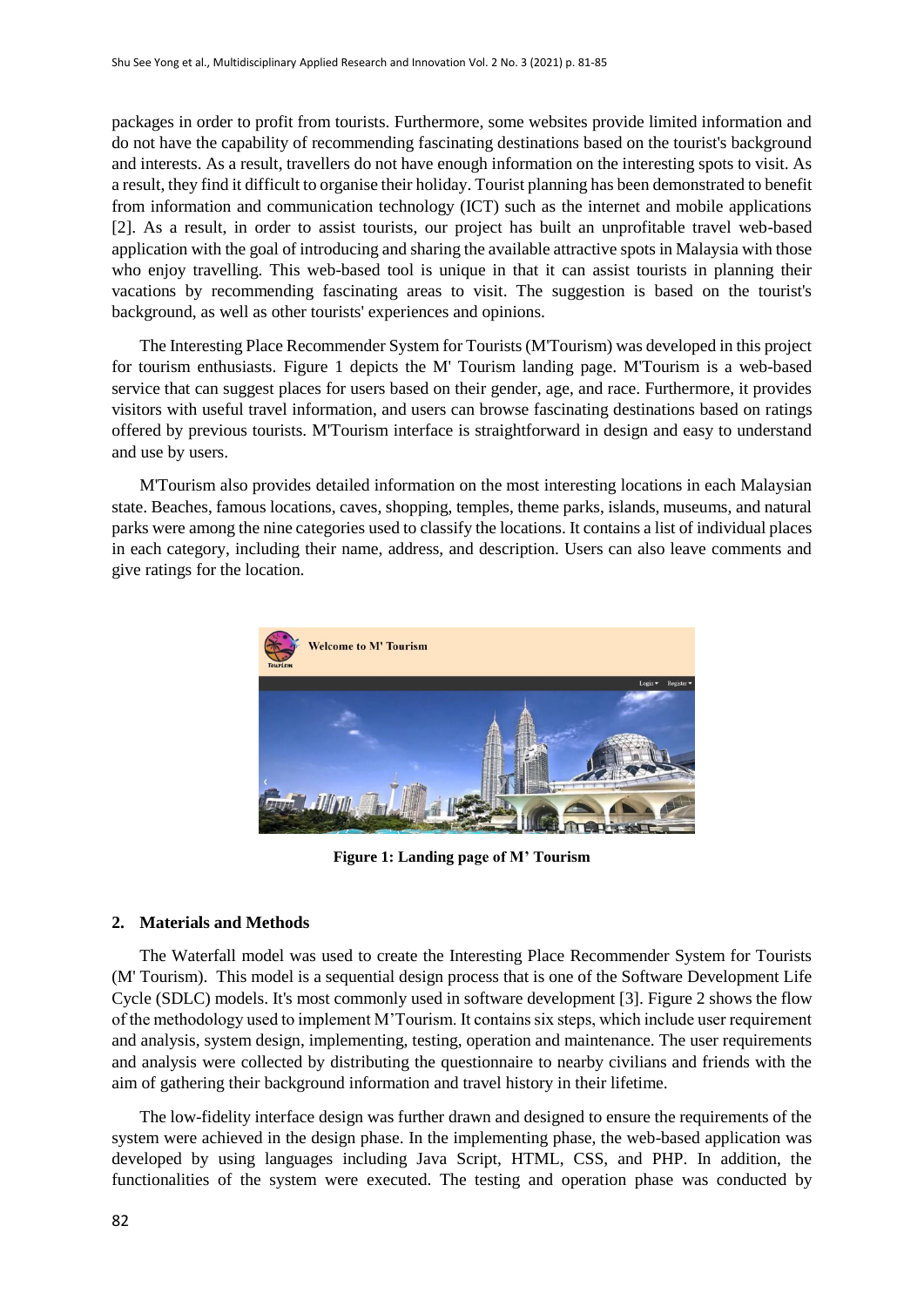recruiting the respondents from friends, civilians and UUM students that had travelling experience and providing them with the field testing questionnaire. The respondents were asked to test the M'Tourism website and provide feedback through the questionnaire. Lastly, for the maintenance phase, the website was updated and improved based on feedback provided by the respondents and further modified to become perfect.



**Figure 2: Process of waterfall methodology**

#### **3. Results and Discussion**

All the requirements for the Interesting Place Recommender System for Tourists (M'Tourism) were successfully developed as shown in Figure 3. First-time users must register their account with the system and login by using the registered account. After successfully logging in, the user can implement all the functions that are provided, such as the search function, viewing the recommended place for the user, writing and viewing the feedback. The users can visit M'Tourism website at anytime and anywhere connected to the Internet through their laptop or their own devices.

A total of 31 respondents were invited to participate in the usability test by using Google Forms. The results of the usability test are shown in Figure 4 and 5. As shown in Figure 4, more than 90% of respondents indicated (agree and strongly agree) that the website is easy, fast, and useful in helping them find their needs. In addition, more than 90% of the respondents indicate (agree and strongly agree) that the website can save them time and the website's interaction is clear and understandable, as shown in Figure 5. Furthermore, all the respondents also believe that the website can effectively help with travel planning and obtain information about interesting places.



**Figure 3: Main page of M' Tourism**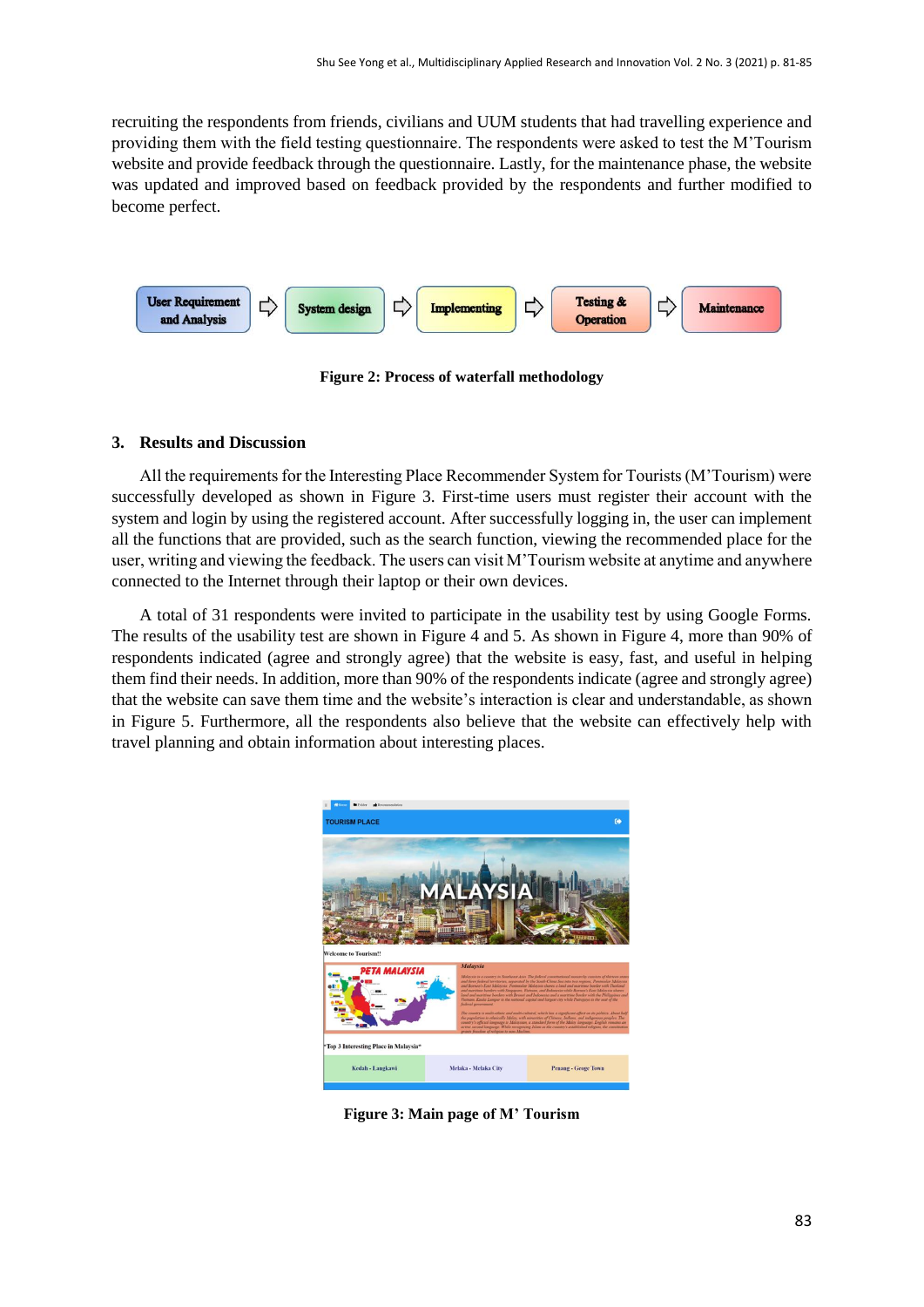

**Figure 4: Performance expectancy of M'Tourism**



**Figure 5: Effort expectancy of M'Tourism**

#### **4. Conclusion**

In conclusion, the web-based application was developed in this project in order to overcome the problem of tourists planning their vacation. So, users can easily get information through M'Tourism website. The user will also be given a recommendation based on his or her background. Besides that, users can view information on the most interesting places in every state in Malaysia. This website is free of charge and it is available at anytime and anywhere with an Internet connection. Hence, it is convenient and can reduce the cost for users when planning their trips. M'Tourism also increases the interest in travelling as users might be attracted by the beautiful pictures and descriptions when they are browsing the website. This can help to improve and generate the local economy as the users who are attracted will visit the interesting places, spend money at the places and increase the revenue of the nearby businesses.